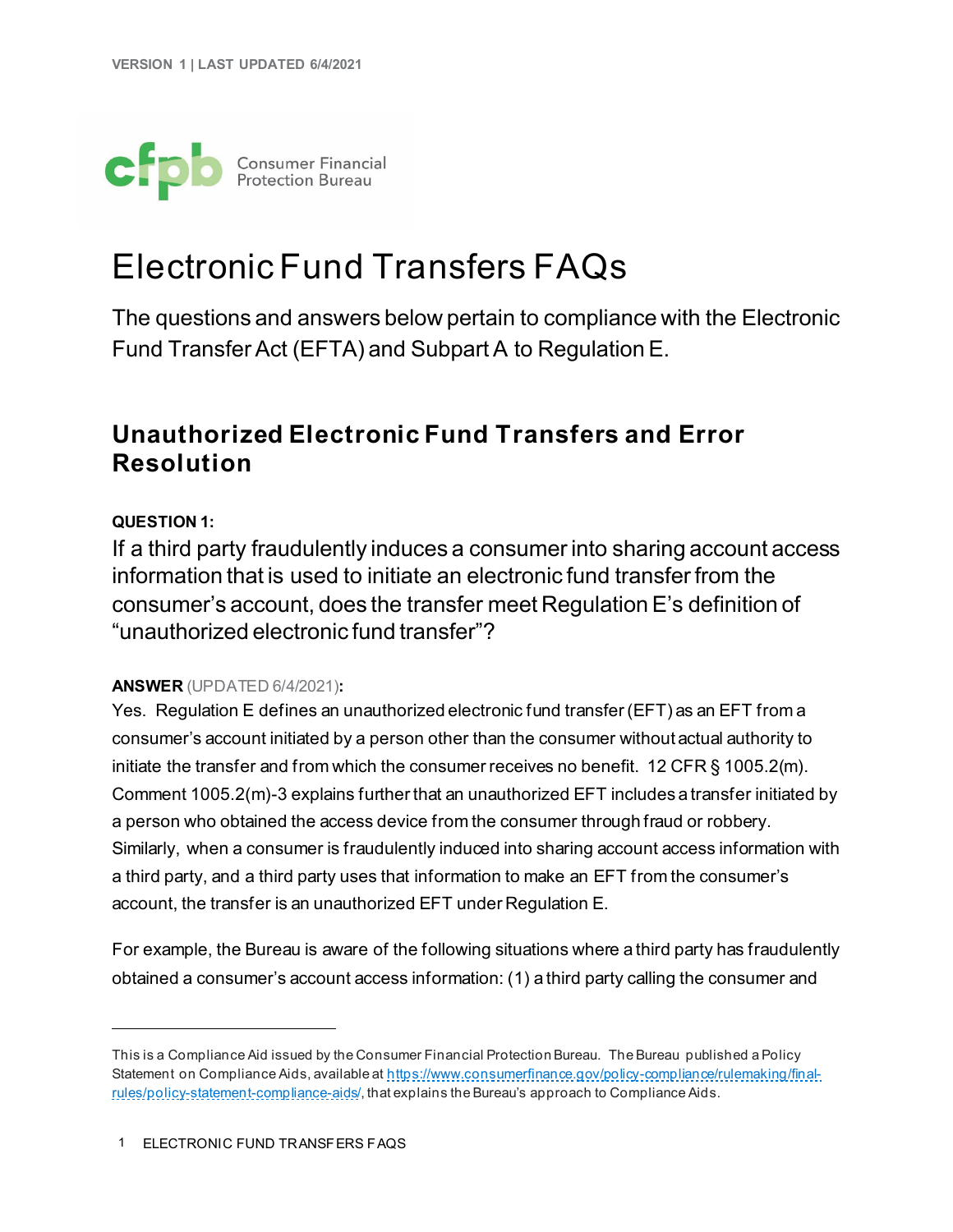pretending to be a representative from the consumer's financial institution and then tricking the consumer into providing their account login information, texted account confirmation code, debit card number, or other information that could be used to initiate an EFT out of the consumer's account, and (2) a third party using phishing or other methods to gain access to a consumer's computer and observe the consumer entering account login information. EFTs stemming from these situations meet the Regulation E definition of unauthorized EFTs.

#### **QUESTION 2:**

If a third party fraudulently induces a consumer to share account access information, are subsequent transfers initiated with the fraudulently obtained account information excluded from Regulation E's definition of unauthorized electronic fund transfer because they are initiated "[b]y a person who was furnished the access device to the consumer's account by the consumer"?

#### **ANSWER** (UPDATED 6/4/2021)**:**

No. A consumer who is fraudulently induced into providing account information has not furnished an access device under Regulation E. As explained above in Unauthorized Electronic Fund Transfers and Error Resolution, **Question 1**, electronic fund transfers (EFTs) initiated using account access information obtained through fraud or robbery fall within the Regulation E definition of unauthorized EFT. See Comment 1005.2(m)-3.

#### **QUESTION 3:**

Can a financial institution consider a consumer's negligence when determining liability for unauthorized electronic fund transfers under Regulation E?

#### **ANSWER** (UPDATED 6/4/2021)**:**

No. Regulation E sets forth the conditions in which consumers may be held liable for unauthorized transfers, and its commentary expressly states that negligence by the consumer cannot be used as the basis for imposing greater liability than is permissible under Regulation E. 12 CFR § 1005.6; comment 6(b)-2. For example, consumer behavior that may constitute negligence under state law, such as situations where the consumer wrote the PIN on a debit card or on a piece of paper kept with the card, does not affect the consumer's liability for unauthorized transfers under Regulation E. Comment 1005.6(b)-2.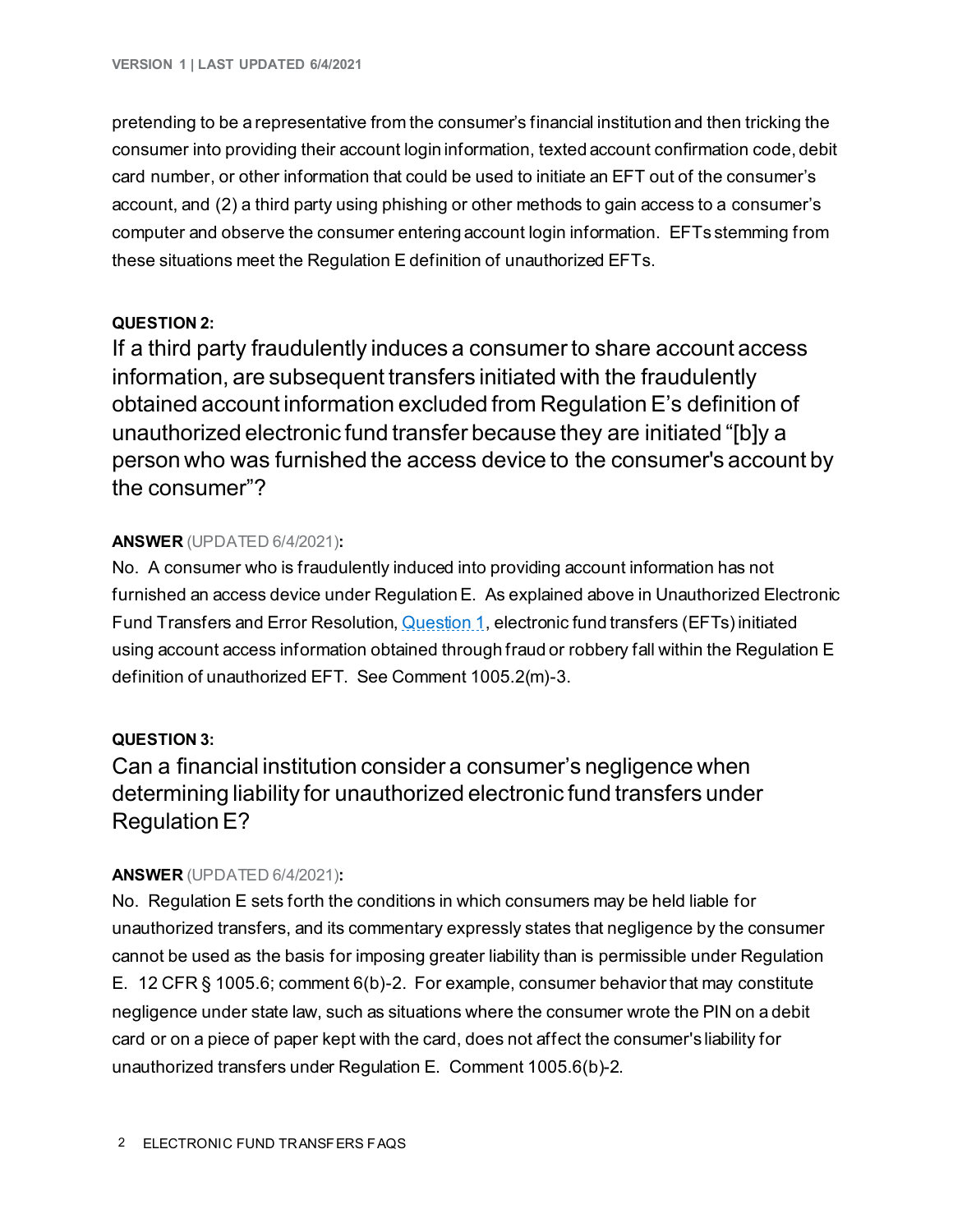#### **QUESTION 4:**

If a financial institution's agreement with a consumer includes a provision that modifies or waives certain protections granted by Regulation E, such as waiving Regulation E liability protections if a consumer has shared account information with a third party, can the institution rely on its agreement when determining whether the electronic fund transfer was unauthorized and whether related liability protections apply?

#### **ANSWER** (UPDATED 6/4/2021)**:**

No. The Electronic Fund Transfer Act (EFTA) includes an anti-waiver provision stating that "[n]o writing or other agreement between a consumer and any other person may contain any provision which constitutes a waiver of any right conferred or cause of action created by [EFTA]." 15 U.S.C. § 1693l. Although there may be circumstances where a consumer has provided actual authority to a third party under Regulation E according to 12 CFR § 1005.2(m), an agreement cannot restrict a consumer's rights beyond what is provided in the law, and any contract or agreement attempting to do so is a violation of EFTA.

#### **QUESTION 5:**

If private network rules provide less consumer protection than federal law, can a financial institution rely on private network rules?

#### **ANSWER** (UPDATED 6/4/2021)**:**

No. Although private network rules and other agreements may provide additional consumer protections beyond Regulation E, less protective rules do not change a financial institution's Regulation E obligations. *See* 15 USC § 1693l. For example, some network rules require consumers to provide notice of an error within 60 days of the date of the transaction, even though Regulation E, 12 CFR § 1005.11(b)(1)(i), allows consumers to provide notice within 60 days after the institution sends the periodic statement showing the unauthorized transaction. Other network rules allow a financial institution to require a consumer to contact the merchant before initiating an error investigation, even though § 1005.11(b)(1) triggers error investigation obligations upon notice from the consumer. The Bureau discussed instances where examiners found financial institutions had violated the 60-day notice requirement in the Summer 2020 [edition of Supervisory Highlights](https://files.consumerfinance.gov/f/documents/cfpb_supervisory-highlights_issue-22_2020-09.pdf).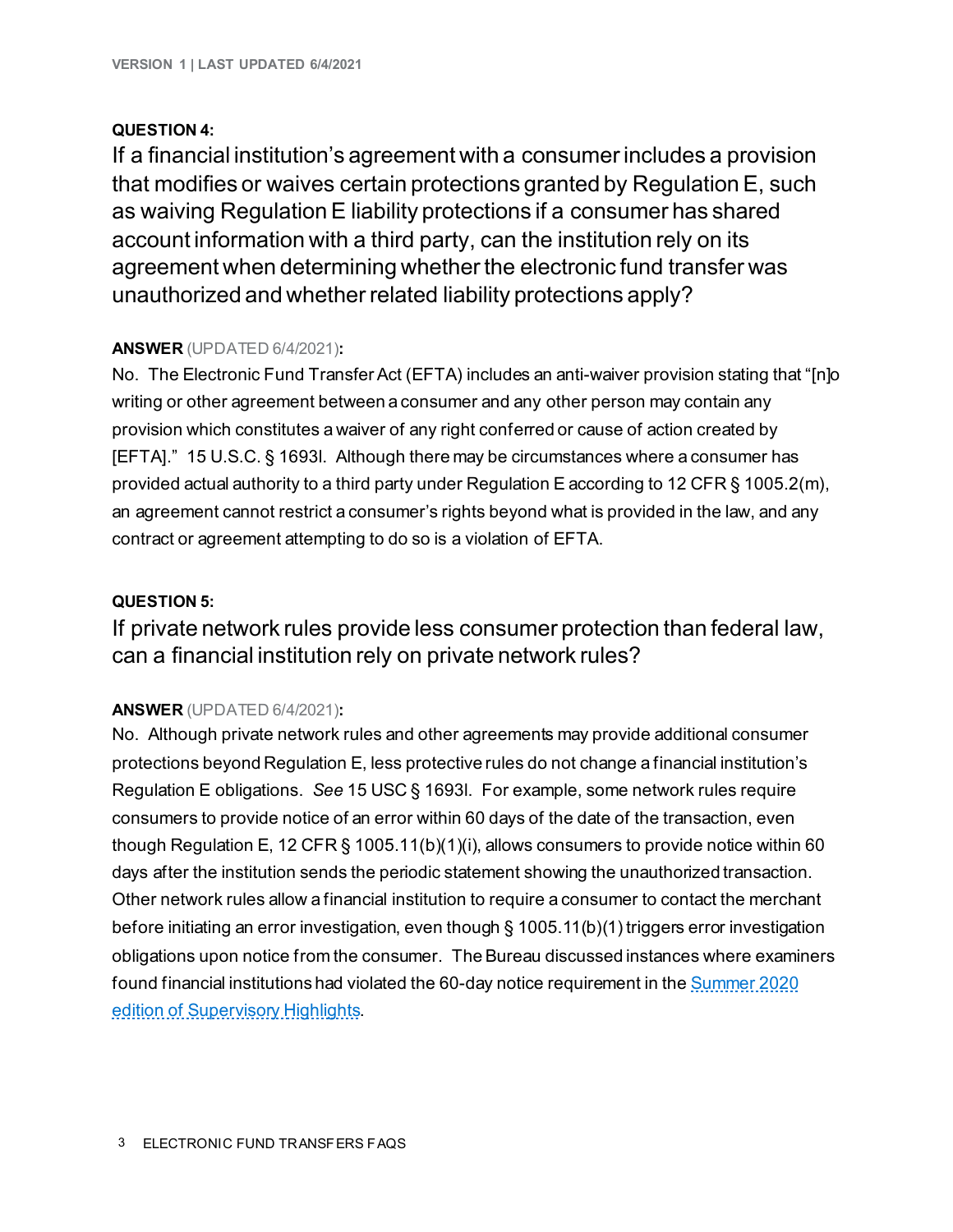#### **QUESTION 6:**

### Can a financial institution require a consumer to file a police report or other documentation as a condition of initiating an error resolution investigation?

#### **ANSWER** (UPDATED 6/4/2021)**:**

No. A financial institution must begin its investigation promptly upon receipt of an oral or written notice of error and may not delay initiating or completing an investigation pending receipt of information from the consumer. See Comments 11(b)(1)-2 and 11(c)-2. In the past, Bureau examiners found that one or more financial institutions failed to initiate and complete reasonable error resolution investigations pending the receipt of additional information required by the institution. These examples can be found in the Bureau's Summer 2020 edition of Supervisory [Highlights](https://files.consumerfinance.gov/f/documents/cfpb_supervisory-highlights_issue-22_2020-09.pdf) and [Fall 2014 edition of Supervisory Highlights](https://files.consumerfinance.gov/f/201410_cfpb_supervisory-highlights_fall-2014.pdf). The Bureau cited similar violations in [2019-BCFP-0001](https://www.consumerfinance.gov/enforcement/actions/usaa-federal-savings-bank/).

#### **QUESTION 7:**

If a consumer provides notice to a financial institution about an unauthorized electronic fund transfer (EFT), can the financial institution require that the consumer first contact the merchant about the potential unauthorized EFT before the financial institution initiates its error resolution investigation?

#### **ANSWER** (UPDATED 6/4/2021)**:**

No. A financial institution must begin its investigation promptly upon receipt of an oral or written notice of error and may not delay initiating or completing an investigation pending receipt of information from the consumer. See Comments  $11(b)(1)-2$  and  $11(c)-2$ . For example, in  $2019-$ [BCFP-0001,](https://www.consumerfinance.gov/enforcement/actions/usaa-federal-savings-bank/) the Bureau found that the practice of requiring a consumer to contact the merchant before initiating an error resolution investigation was a violation of Regulation E. Similarly, the [Fall 2014 edition of Supervisory Highlights](https://files.consumerfinance.gov/f/201410_cfpb_supervisory-highlights_fall-2014.pdf) discussed instances where examiners found that one or more financial institutions had instructed consumers to contact the merchant instead of promptly initiating an error investigation.